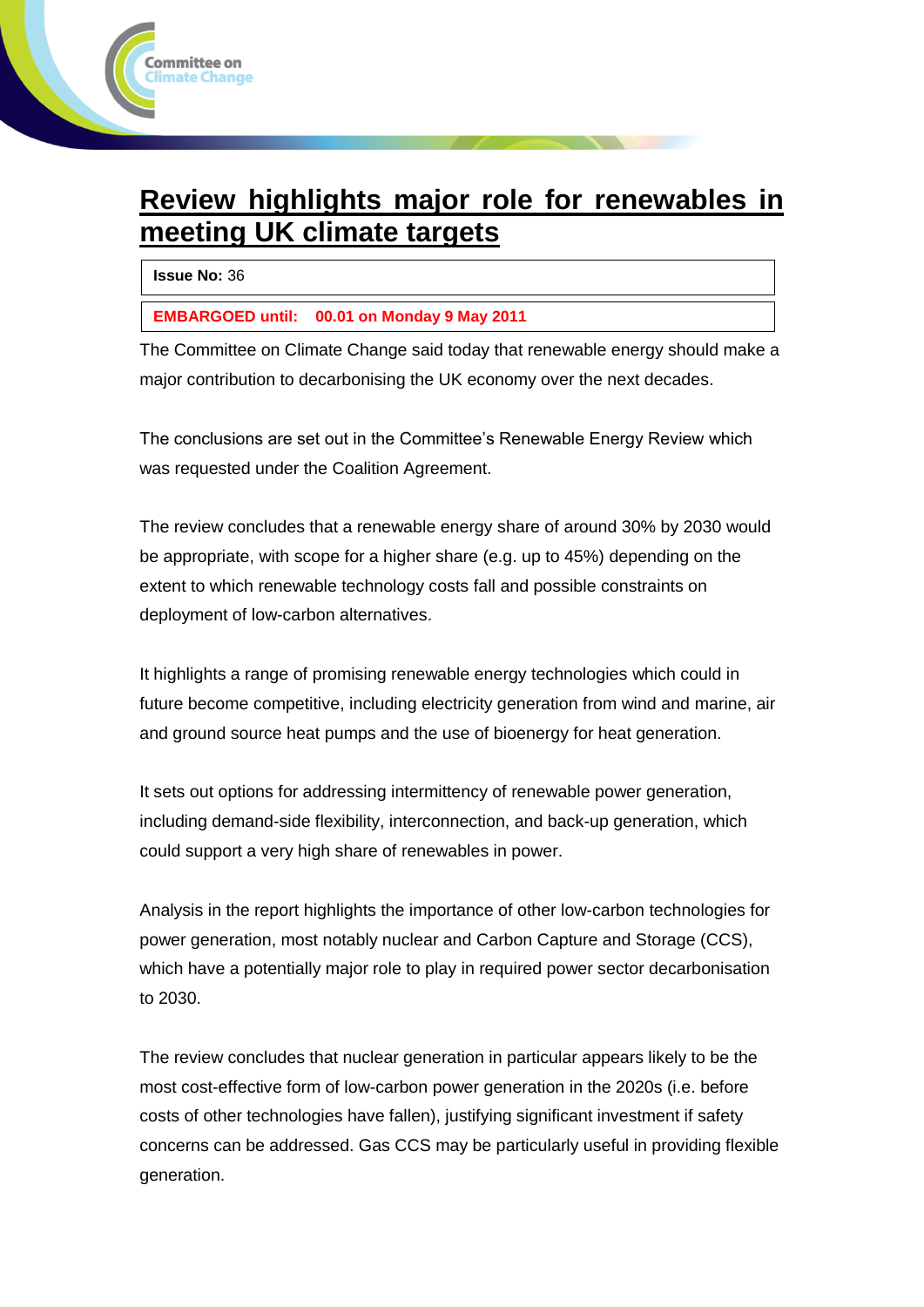Given significant uncertainties over future developments, the review recommends that the Government should adopt a portfolio approach to technology development. This should cover both renewable generation and other low-carbon technologies.

The review sets out an illustrative scenario where 40% of our electricity comes from renewables, 40% from nuclear, 15% from coal an gas with CCS and less than 10% from unabated gas.

To underpin the portfolio approach, the review argues that the Government should make clear commitments to support less mature renewable technologies such as offshore wind and marine generation through the 2020s. These commitments should then be implemented under new electricity market arrangements.

The review also makes the following recommendations:

Committee on limate Change

- A flexible approach to ambition for offshore wind generation in 2020 is appropriate. If a set of alternative options can be found to meet the EU renewable energy target, then offshore wind ambition in 2020 could be moderated.
- The Green Investment Bank would be more effective if it were able to borrow from its inception.
- New commitments on funding for renewable heat investment in the period from 2015 to 2020 and in the 2020s will be required in due course.
- Training and accreditation of renewable heat installers should be a priority if supply chain bottlenecks are to be avoided.
- Approaches to energy efficiency improvement through the Green Deal and renewable heat deployment through the Renewable Heat Incentive should be integrated. For example, renewable heat should be marketed as part of a whole house approach under the Green Deal, which could also provide finance to cover up-front investment costs.
- Given sustainability concerns (e.g. the tension between use of land for growth of biofuels feedstocks and food) a cautious approach to the use of biofuels in surface transport is appropriate. Pursuing alternatives to decarbonising transport – electrification and improved efficiency – is therefore an urgent priority.